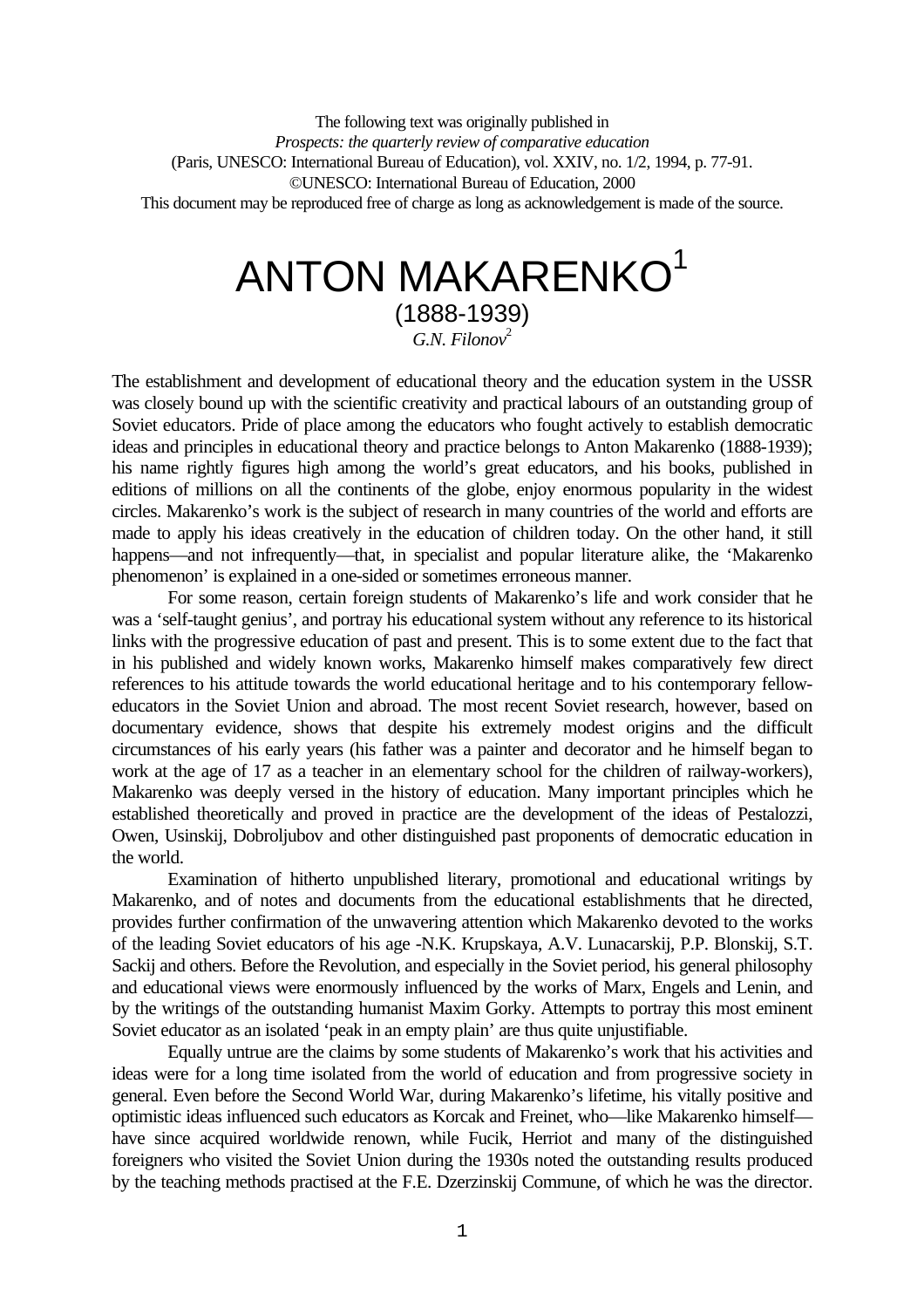Makarenko's experience and theoretical legacy have lost none of their relevance for the teaching of young people today.

Makarenko's outstanding educational work at the Gorky Colony (1920-28) and at the Dzerzinskij Commune (1927-35) likewise cannot be dissociated from the activities during the 1920s of schools and other educational establishments headed by such eminent and talented teachers as Sackij, Pistrak, Pogrebinskij and Soroka-Rosinskij. One must not, of course, underestimate the originality of Makarenko's work and educational ideas. As we have said, he started along his creative path in the company of other educationists who had affirmed, in theory and in practice, the idea of a unified education based on work. Nevertheless, his ideas on many questions relating to the theory and methods of communist education went beyond current thinking and looked to the future of socialist education and teaching, noting the problems that would occur in their subsequent development.

Among the current problems of socialist education in which Makarenko's theories exercise an important influence are the relationship between education and politics and between education and the other sciences, the logic of educational theory, the essence of education, the relationship between educational theory and practice, the role of education in the creation of lifestyles, parallel educational activity, and the integration of education with everyday life.

Makarenko's ideas concerning the relationship between education and other disciplines, whether in the humanities (philosophy, ethics, aesthetics and psychology), or in the natural sciences (biology and physiology) deserve serious attention. More particularly, his far-reaching investigation of the essentials of a new, socialist pattern of moral and ethical relations led him to enunciate this very important idea: *make as many demands as possible on a man, and at the same time show him as much respect as possible*. This idea is occasionally criticized by some modern educators for putting the principle of demanding something of people in such a prominent position in the 'demand-respect' dyad. Makarenko himself pointed out that from a genuinely humanitarian point of view, respect for and demands on a person were not separate categories and attitudes, but were dialectically related facets of an indivisible whole.

Makarenko's views on the nature of the relationship between education and psychology, biology and—more specifically—physiology are extremely important in tackling the theoretical problems of education, as is his associated criticism of the methodological ideas of paedology.

As we know, paedology laid claim to being the fundamental Marxist science of children, supposedly using the combined evidence of all the social and natural sciences about the formation of the young person. The science of education, on the other hand, was assigned the role of a purely applied, technical discipline which, on the basis of the theoretical material of paedology, was expected to issue recommendations regarding actual teaching methods in school. In a number of his books and lectures (including *Report to the Ukrainian Educational Research Institute*, 1928; *Experience of Working Methods in a Children's Labour Colony*, 1931-32; *Teachers Shrug Their Shoulders*, 1932) Makarenko criticized the sociology- and biology-based ideas of paedologists, with their vulgar notions of the 'primacy' of environment and inheritance and their appeals for the passive following of what they termed the 'nature of the child', associating them with the theorists of 'free education'. He further criticized paedocentrism and underestimation of the educational role of the teacher and the children's collective and of the emerging personality's own activity.

While fighting for a purpose-oriented education that would shape man and be answerable to society for the results, Makarenko did not repeat the limited views of French materialists who contended that 'education is all'. In Makarenko's view, the power of education in a socialist society was increasing with the skilful use by teaching specialists of advances in psychology, biology, medicine and all the human sciences, which were required to play an auxiliary role in the practical organization of the educational process and in educational research. The problem of educational logic was held by Makarenko to be closely bound up with a grasp of the essence of education. Calling education 'the most dialectical science', he worked on the assumption that: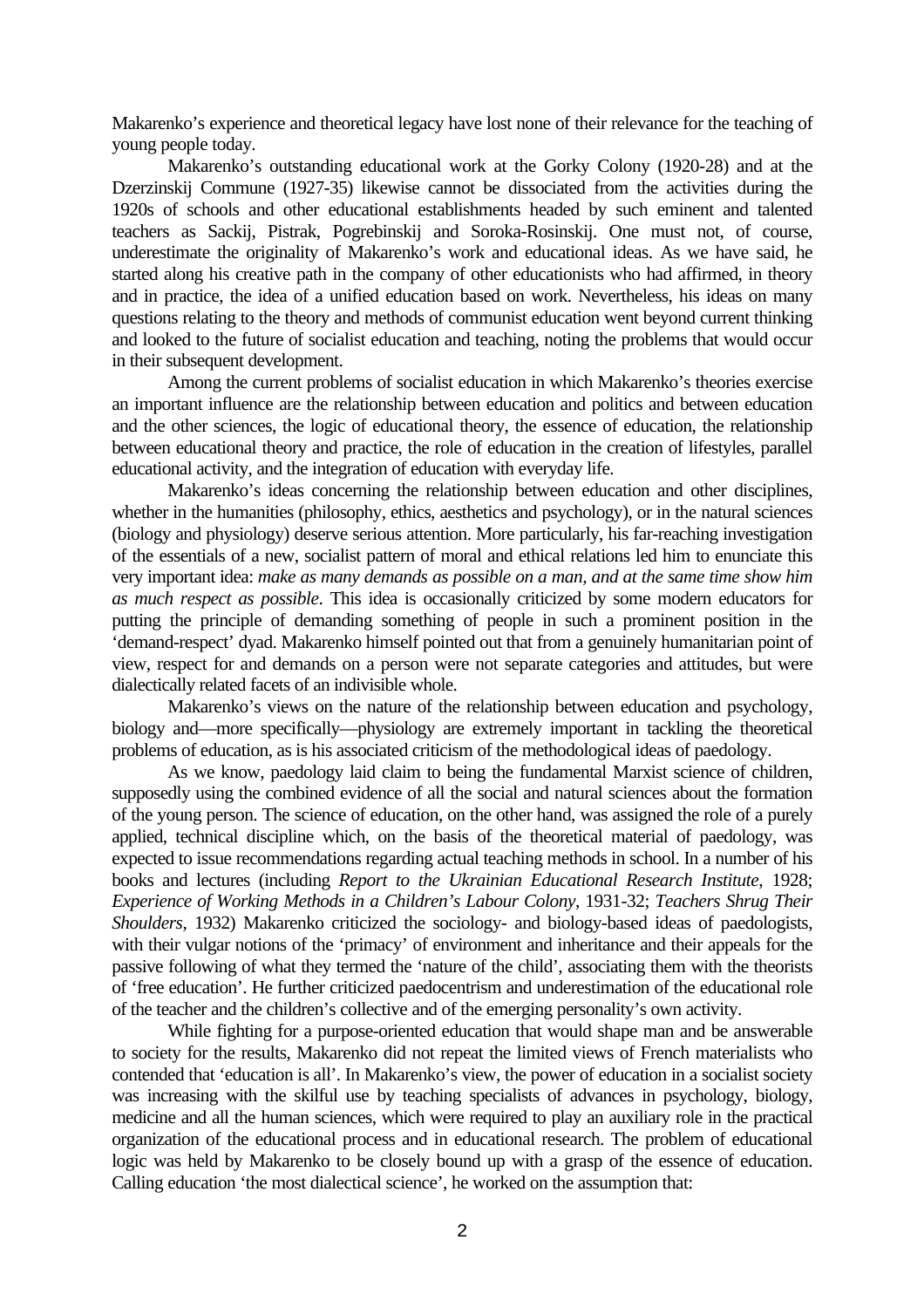education is a process that is social in the broadest sense....With all the highly complex world of ambient activity, the child enters into an infinite number of relationships, each of which constantly develops, interweaves with other relationships and is compounded by the child's own physical and moral growth. All this 'chaos' is seemingly quite unquantifiable but nevertheless gives rise at each particular instant to definite changes in the personality of the child. To direct and control this development is the task of the teacher.<sup>3</sup>

This understanding of the essence of the educational process also prompted Makarenko's criticism of the illogicalities of traditional educational theory as reflected in mistakes of the deductive prediction, isolated means and ethical fetishism types. This gave rise to the now classical statement:

the dialectical character of educational action is so great that no single means can be projected as positive if its action is not controlled by all the other means simultaneously applied....An individual means may always be both positive and negative, the decisive point being not its direct logic but the logic and action of the entire system of harmoniously organized means.<sup>4</sup>

Makarenko's tenets of educational logic are becoming particularly relevant now that an integrated approach is being applied to the educational process as a whole, this approach being based on an understanding of the process of education as a complex dialectical whole made up of mutually complementary components and fashioned into an orderly, harmoniously functioning system as a result of the purposeful endeavours of educators drawing upon knowledge of the general objective principles governing the formation of the personality.

Also of particular current interest are Makarenko's views regarding the relation of educational theory and practice in a socialist system of education: 'I consider that we are living in an age where practical workers are making remarkable amendments to the premises of the different sciences.<sup>5</sup> The habitual involvement of the working public in the practical construction of socialism through the use of scientific advances, which in Makarenko's time was a mere project, has of course become the general rule in today's developed socialist society. Having accurately observed this trend, Makarenko sharply reacted against attempts by paedologists to deduce particular principles about the development of the child's personality from general sociological, psychological, biological and other assumptions not put to the test of experience. 'A basis for...an educational law', he wrote, 'should be provided by the induction of total experience. Only total experience, verified as it progresses and in respect of its results, and only the comparison of integral complexes of experience can provide us with the material for selection and decision.<sup>6</sup> At the same time, Makarenko by no means regarded the role of induction in learning the laws of education as exclusive and universal, but only something linked with deduction. In educational research, 'as in any other area,' he continued, 'experience arises from deductive conclusions, which are significant well beyond the initial instant of experience and remain guiding principles throughout'.<sup>7</sup>

Of exceptional interest to the modern theory and practice of education are those ideas of Makarenko's that have become known in educational literature as 'ideas about the unity of a child's education and life' and 'education by parallel activity'. As a matter of fact, they could be merged in the general issue of 'way of life and education'. It has long been a tenet of traditional educational theory worldwide that the chief educator of man is life itself, and this fundamentally materialistic notion served as a basis for the principle of conformity to nature in teaching and education (Jan Komenski, Johann Pestalozzi, Jean-Jacques Rousseau, Friedrich Diesterweg). It stands to Makarenko's credit alone, however, that he actually established a system of education built upon the educationally effective organization of the entire life of the pupils. In this he was not passively following the 'nature of the child' but was aiming for the maximum development of each individual so as to produce a strong and creative personality prepared for life in every way.

Observing the unprecedented increase in the educational opportunities offered by every aspect of the way of life of children and young people in the Soviet Union, Makarenko urged that there should be no waiting for life itself to yield its fruits spontaneously in the form of the people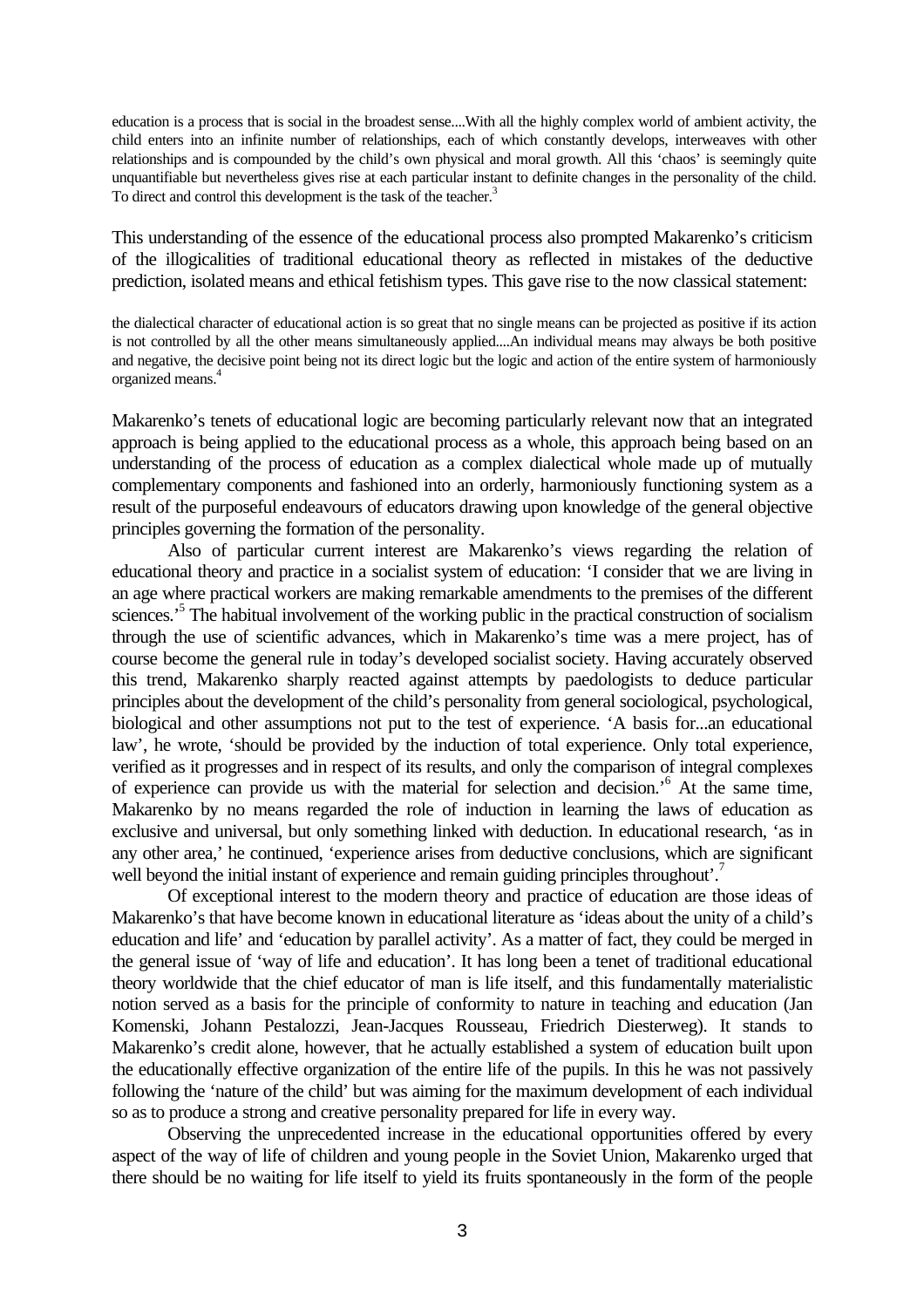necessary to society, but that not only the instruction and work but the entire life of the younger generation should be organized within an integral educational process. This idea found a clear practical application in the life of the educational institutions that he directed. The objective features of present and future Soviet general education—as reflected in the transition to universal compulsory secondary education, implementation of the principle of combining education with labour and varied creative activity for children, the prospect of single-shift studies in all schools and the consequent possibility of meeting the public's needs regarding the organization of extended and full-day activity—make it possible to assert that the pre-conditions genuinely exist for the widespread and constructive application in schools of the idea for the educationally effective organization of every aspect of children's lives, which is one of the central ideas in Makarenko's legacy.

While stressing the importance of Makarenko's contribution to the elucidation of a number of problems concerning educational methods, it must be noted that this aspect of his scientific work needs deeper and more comprehensive analysis. This mainly concerns the nature of Makarenko's contribution to the elucidation of the methodological problems of the educational collective and methods of organizing the educational process.

In this connection, it should be noted that the very term 'educational collective' is directly associated with Makarenko's name and has now gained wide recognition in progressive education. Makarenko examined such aspects of the educational collective as unity of external and internal relations, and the organizational structure of the collective, with its traditions, style and tone. In the life of the educational collective Makarenko included all relations and types of activities that were typical of a democratic society. Of great topical interest are his ideas regarding the development of the educational functions of the collective and its transformation from an object of the activities of educators into an actively operating agent organizing its own life.

These assumptions join up with the views expressed by Makarenko regarding the unity of the methods of educating and those of studying children. The traditional assumption in the past was that only when the child had first been studied could he be educated. New social conditions and the new challenges facing education have forced substantial changes in these ideas. Where Makarenko played a pioneering part was in his idea of studying children in the process of being educated, a process involving the active transformation of their way of life and influencing their consciousness, feelings and conduct. In this case, the functions of studying the children's collective and the personality and individuality of the individual child become part and parcel of the actual methods of education. It is wrong, incidentally, to make out that Makarenko regarded the collective as a mere instrument of mass education; the unity of education through collective and individual action is a distinctive feature of his educational system.

Some students of the experience and theoretical views of Makarenko narrow down his understanding of the essence of the educational collective by focusing only on the criterion of togetherness, that is, the direct association between pupils within the collective. Makarenko indeed attached definite importance to intra-collective association and to intra-collective relations in the formation of the pupil's personality. In his early years of work in the Gorky Colony he even somewhat exaggerated the importance of togetherness for creating the ethos of the collective, and he himself made reference to this at a later stage. But Makarenko viewed intra-collective association in conjunction with the collective's external links, to the wealth and variety of which he attached the utmost importance. The external links of the collective with a wider society, provide, in Makarenko's view, the main source of those influences that are necessary to the full development of each individual. The root of a man's formation should be the life of society in all its varied manifestations. Association and relations within the collective represent a distinctive 'mechanism' for processing information arriving from outside, a 'mechanism' that helps each individual to react selectively to the influences of the outside world and to form within himself typical and individual personality traits. In just such an approach lies the key to Makarenko's ideas about the collective as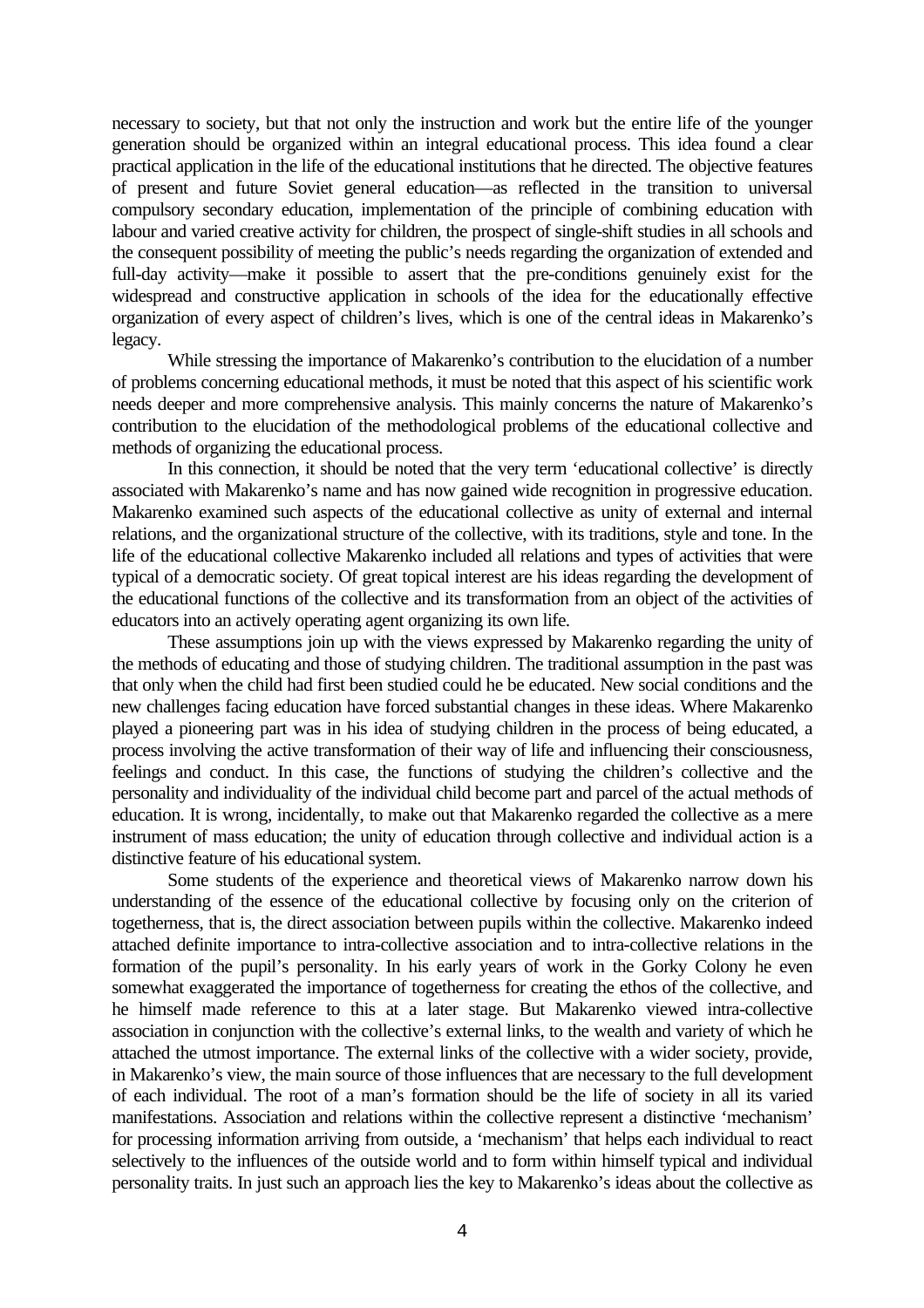a method 'which, being general and unique, at the same time provides an opportunity for each separate personality to develop its own specific features and maintain its individuality'.<sup>8</sup>

The attempt is sometimes made to interpret Makarenko's ideas about the formation of the personality in the collective as an encouragement to suppress the freedom of the child and subordinate him unconditionally to the demands and will of the collective. Such an interpretation seems to be an extremely one-sided depiction of the relations that actually existed between the collective and the individual personality in Makarenko's experience. In conflict situations, when the collective clashed with an individual opposed to the opinion of the community, ignoring his obligations in the collective, being capricious and trying to put anarchy in the place of discipline, the question of coercion did indeed arise. In these situations as well, however, reaction to the individual was humane and based on the unity of showing respect and making demands. In normal circumstances in the usual educational process, relations between the collective and the individual were built on the unity of their interests and defence by the collective of the rights of each pupil. The older and stronger could not harm the younger and weaker. Such was the firm tradition of the collective and anyone contravening it bore the weight of common reprobation. Not only therefore did the collective not suppress but it genuinely promoted the freedom of each emergent person.

Makarenko assigned a special place in the life of the educational collective to labour, combined with instruction in the fundamentals of science and a broad socio-political and moral education. His basic ideas regarding labour education may be summarized as follows:

Labour becomes an effective means of communist education only when it forms a part of the general educational process; at the same time, this has no meaning unless all children and adolescents are involved in types of socially useful work suited to their age.

There must be a combination of such types of work as: compulsory participation in self-help and productive labour organized on the most modern technical basis possible; selectively performed creative technical work; and unpaid work for the common good. Only when all the above types of work are combined in the educational process do children and adolescents acquire the whole range of attitudes that permit a balanced, genuinely free development of the personality.

The pupils' labour collective and its constituent bodies and representatives must to an ever-increasing degree be given the role of responsible organizers of their own labour activity, and a decisive role in matters of profit distribution and wages, in the use of a wide range of material and moral incentives, and in the organization of consumption.

At the same time, a critical look needs to be taken at the assertion by some specialists that Makarenko's experience provides a model for the organization of the educational process in which the costs of education are met out of profits from the pupils' productive work. Makarenko was never in favour of the school 'paying its way', and he took the view that the most important thing was that the life of the collective should be organized in an educationally sound fashion so as to allow the personality to develop in a full and harmonious way. The economic results of the pupils' activity were subordinate to that requirement. The fact that the pupils in the Gorky Colony and the Dzerzinskij Commune did four hours of productive work per day was regarded by Makarenko as a measure made necessary by the particular difficulties of the USSR in the period following the civil war. He considered that the amount of time allotted to labour should not be out of proportion to the amount of time spent on study, sport, art, games and social activity, while the economic effect of the pupils' labour should lie in their familiarization with production relations, distribution and consumption patterns, but by no means in paying their own way'.

Nowadays, the 'number one problem' is how to provide pupils in general schools with labour training and education for life, to teach them how to make an informed choice of a career that will suit their individual inclinations and abilities and also match the demands of society. In such circumstances, this part of Makarenko's legacy is assuming an extremely important role, both as regards the practical side of schoolchildren's labour associations and, in particular, we suggest, as regards the organization of the corresponding educational research.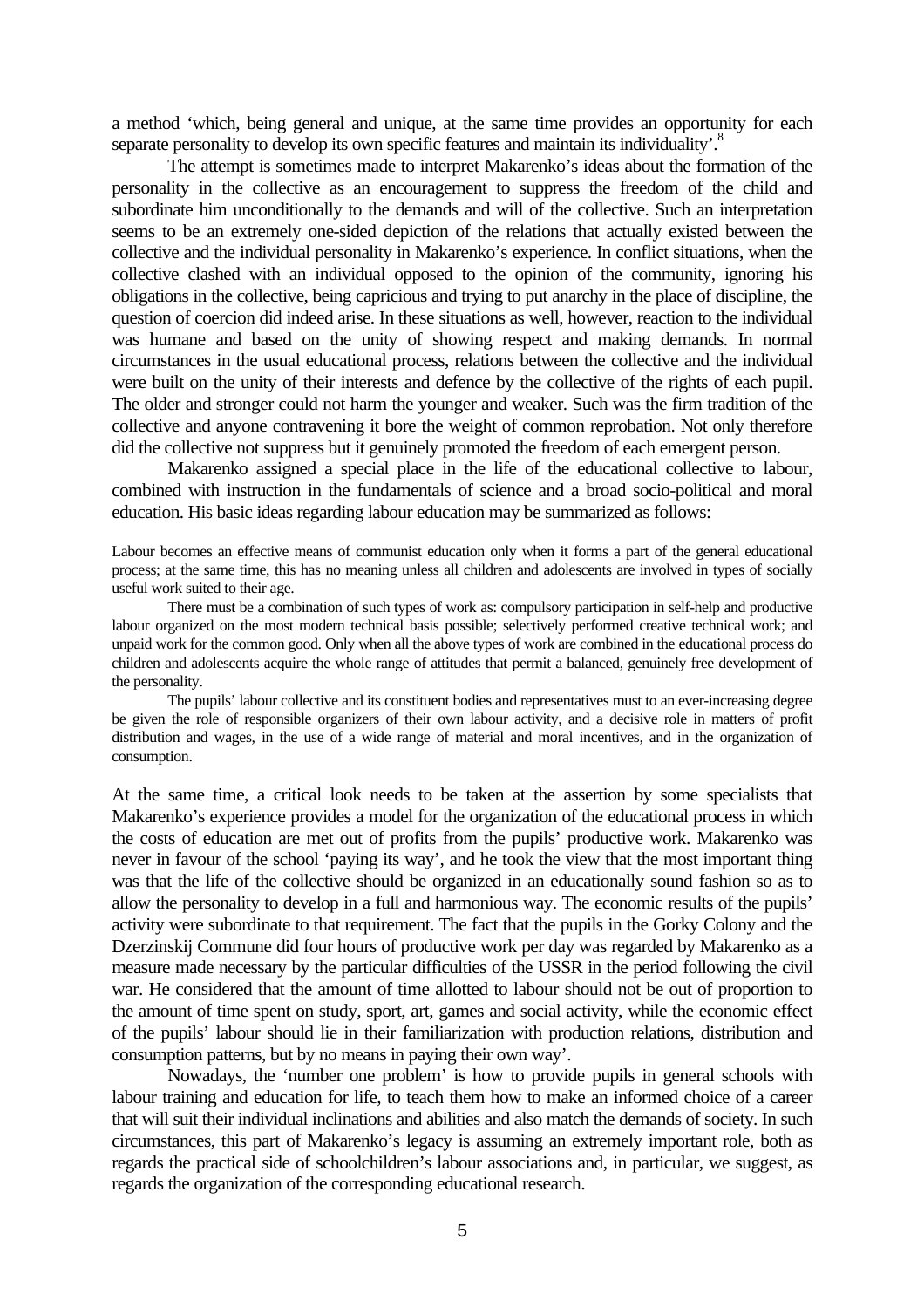Makarenko was one of the first Soviet educators to urge that the activities of various educational institutions—i.e., the school, the family, clubs, public organizations, production collectives and the community existing at the place of residence—should be integrated. In this connection, he laid special emphasis on the leading role of the school as an educational and methods center having the most highly qualified and proficient educational staff.

Some contemporary researchers are over-literal in repeating individual thoughts of Makarenko about the school as a mono-collective, universalizing his idea of associations of different age-groups of children and adolescents, and trying to copy specific organizational forms peculiar to the experience of the Gorky Colony and the Dzerzinskij Commune. It should be remembered that Makarenko himself drew attention to the need to use educational methods that related to the actual circumstances in which the educational process was being organized. The working conditions of modern general schools and other educational institutions naturally call to a great extent for a method other than that followed by Makarenko in the colony and the commune. As he noted, 'Other experience is possible and, had I had it, I would perhaps think differently.<sup>9</sup>

This remark by Makarenko must be borne in mind today when we analyze particular educational works of his. The thoughtful reader of today must be taught to distinguish what in these works is still of lasting significance, reflecting general principles of educational theory and method, and what bears the hallmark of Makarenko's period, being relevant only to those specific conditions which were the background to his experience.

One particular question to be considered is what should be thought of Makarenko's literary works, and chiefly the three that have gained the widest readership: *The Road to Life, Learning to Live* and *A Book for Parents*. It would, of course, be wrong to draw a strict dividing line between Makarenko's literary writings and his purely educational works in the form of articles, lectures and talks. Their ideological, educational and conceptual basis is identical, as is the aim assigned to them by the author himself, namely the education of a genuinely free and happy person. In addition, there are pages in Makarenko's literary works where he rises to the heights of scientific educational thinking. At the same time, if we regard the literary heritage of Makarenko as factual material describing his working experience in the Gorky Colony and the Dzerzinskij Commune, we must remember that in *The Road to Life, Learning to Live* and other books the real facts are often generalized, displaced in time and sometimes interwoven with the author's imagination. His literary works, therefore, usually do not provide a strictly scientific and objective basis for studying the real facts of his educational practice. This does not, of course, detract either from their literary value or from their importance to us as indicators of Makarenko's educational ideas and his general philosophy.

One important function of educational science is to direct practical work not towards the slavish copying of specific forms of educational activity, but towards the creative application of the main ideas of eminent bygone educators, both in the conditions actually found in the modern school and family and in the activities of clubs and voluntary organizations, labour collectives and other social educational institutions. For instance, the experience and ideas of Makarenko have now become especially topical again in connection with the development of self-government, as has his understanding of the role of the most active members in the collective of an educational establishment. Attention must obviously be focused in this connection not on such specific forms of work as the system of reports and rosters in the commune, the activity of the Council of Commanders, and the various standing and temporary commissions, but on such fundamental principles as the involvement of all pupils without exception, including juniors, in various organizational functions in primary and general collectives, and the conferment of real responsibility on the collective and its subsidiary bodies for the decisions taken, for their implementation and for the monitoring of that implementation.

It may today legitimately be maintained that a more thorough and scientifically based approach is needed to Makarenko's ideas. This is because the progress made by the socialist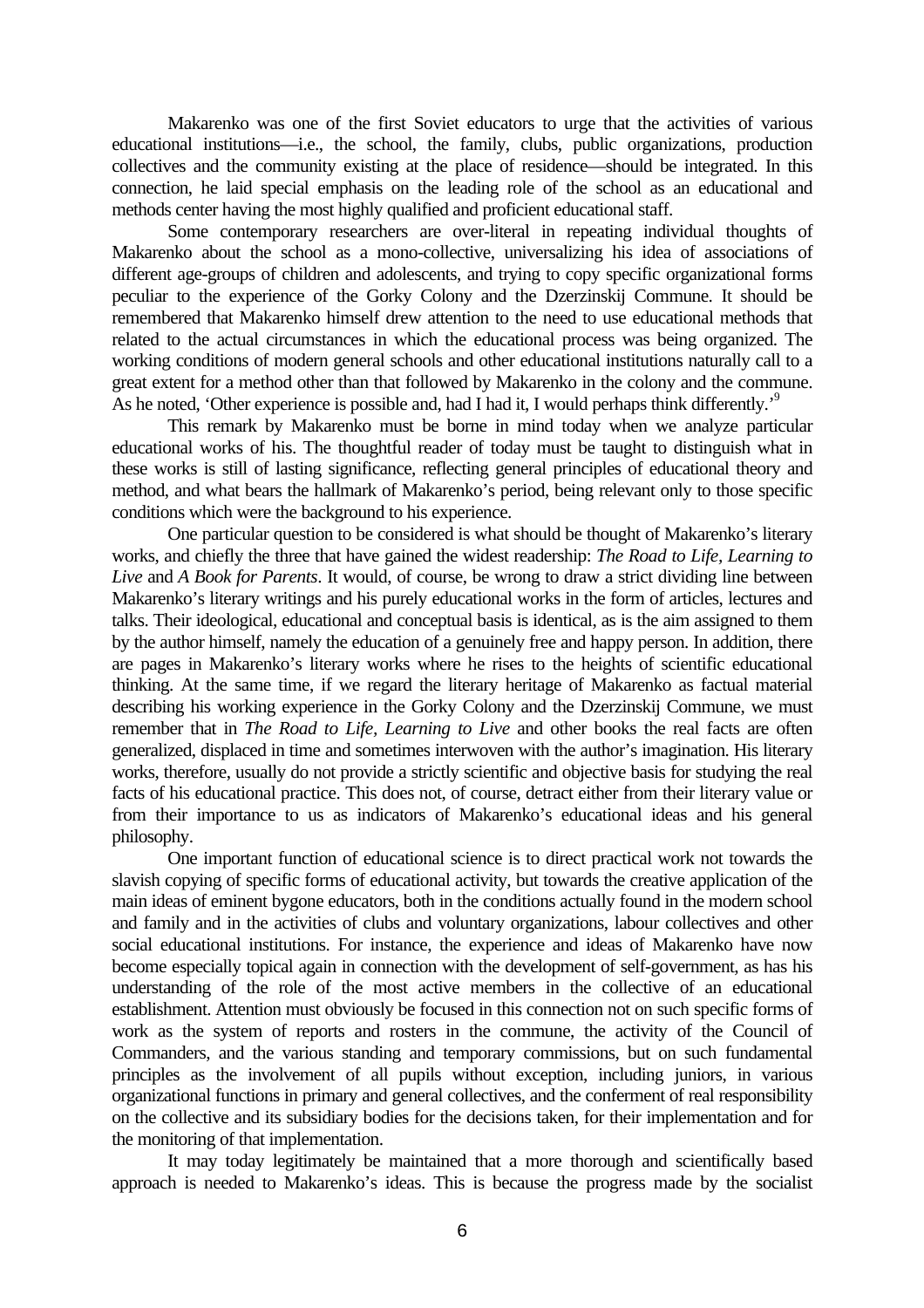education system and educational theory since Makarenko's day enables a more objective answer to be given to the question of the enduring ideological substance of those ideas.

While not setting out to make a detailed critical analysis of modern works on Makarenko, we must just point out that the formation of Makarenko's ideas was a lengthy and complex process of creative quests and fortunate discoveries. At the same time, he had to overcome those mistakes and aberrations that are inevitable in the life of anyone who does not follow the beaten track but boldly makes his own way towards the truth.

The emergence and development of Makarenko's educational system was not until recently the subject of any special historical and educational research. It would be wrong to suppose that back in the pre-revolutionary period or even in the early years following the October Socialist Revolution Makarenko had fully come into his own as an outstanding educator of our times. There had, for example, been elements of pupil self-government in his teaching experience before the Revolution. However, in the difficult early years of work in the Gorky Colony Makarenko basically cultivated only the active participation of a few senior, most authoritative colony members, on whom he relied when organizing the collective. Such an approach inevitably led to the formation in the collective of 'active' and 'passive' elements, as is also frequently the case in modern educational practice. And only in the second half of the 1920s did Makarenko begin to develop the activities of the general assembly of colony members, which became the supreme collective organ of selfgovernment, giving practically every colony member a hand in organizing the manifold affairs of the collective.

Experience with the development of a real collective also led Makarenko to hit on the form of organization consisting of composite ad hoc groups of pupils set up to perform specific items of socially useful work. The leaders of such groups (detachments) were as a rule chosen from those who were not normally considered as 'active' pupils. This gradually made it possible to involve everyone in running the collective and in leadership, and at the same time it bypassed the privileges of the elective body and prevented its members from coming to think that they belonged to an élite. In this way, the organization of the life of the pupil collective assumed a genuinely democratic and, at the same time, human character.

The present exceptional interest in Makarenko's ideas may be explained by the fact that his experience and theoretical views are highly relevant to those tasks with which Soviet education is concerned in practice today. This gives modern Makarenko studies not just an academic but an applied and operative character. In the first ten to fifteen years after Makarenko's death many practising educators were basically attracted only by specific details of his educational technique, and the application in schools of his ideas was mainly confined to imitation of individual outward manifestation of his system. In recent decades, however, there has been an ever more persevering and widespread endeavour on the part of creative practising teachers to penetrate the substance of the theory and method of the educational collective, and the methods and procedures that have emerged from its educational experience.

The creative application of Makarenko's ideas in individual schools had taken place even earlier. For example, in School No. 12 of the city of Krasnodar, the director of which for over thirty years was F.F. Brjuhoveckij, an eminent teacher and candidate of pedagogical sciences, the work of unifying, moulding and educating teachers and pupils alike was marked by the conscious application of a number of principles of Makarenko's system: development of self-government; cultivation of traditions of collective life; unity of the learning, labour, social, aesthetic and sporting activities of pupils in and out of school and in clubs at the place of residence. There are a number of examples of such schools, each of which found its own approach to the application of Makarenko's ideas in the education of children and adolescents. In the last twenty years, however, the use of these ideas in modern educational practice has taken on new features.

The most notable factor is the widespread character of this movement. Many educational collectives in the Rostov, Voronezh and Lvov regions, the Stavropol territory and such major cities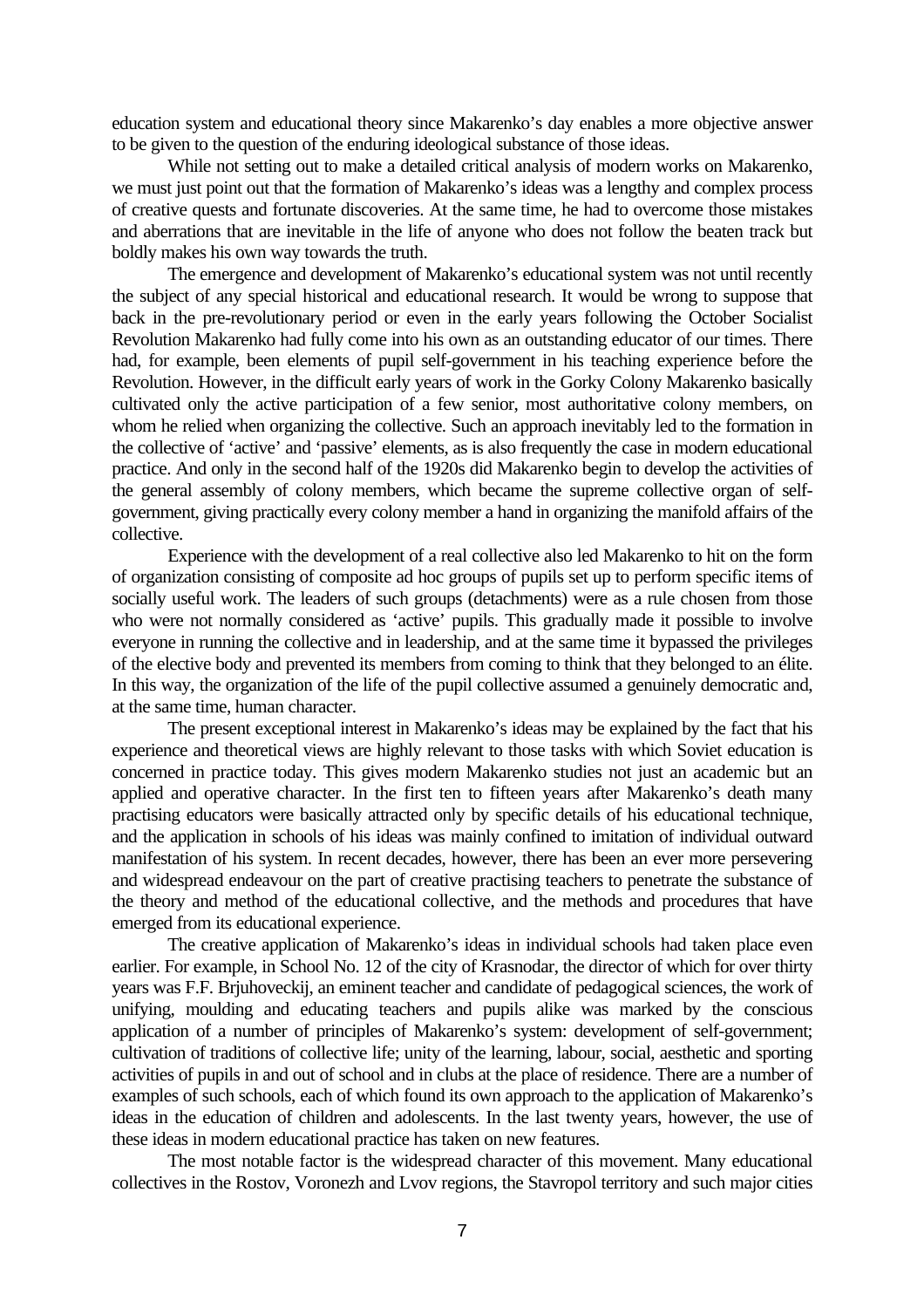as Moscow, Leningrad and Kiev are carrying out a select programme of varied work based on the study and creative practical application of the ideas of Makarenko. In this creative educational activity there is no set pattern and no move towards unification. Many Moscow schools, for instance, are devoting special attention to development of collective learning by pupils; in Stavropol schools, well-deserved recognition has been bestowed on the activities of pupils' labour associations; and in schools in the Voronezh and Lvov regions, hobby clubs for children and young people have been extremely successful. At the same time, this selective approach to the use of Makarenko's ideas in modern education does not lead to any one-sided copying of his system, or individual components of it, and their exaggerated development. Modern education is marked on the whole by a striving towards variety in the content and form of the educational process, with abundant methods of controlling the process.

Another feature of modern Makarenko studies in the Soviet Union is the study and application of Makarenko's ideas in close conjunction with the traditional and modern heritage of domestic and world educational theory. The experience and ideas of Makarenko can only be truly understood and really creatively assimilated if account is taken of their historical roots, their origin and the fullness of their ties with school and educational science in Makarenko's time, and their influence on the subsequent development of educational theory and practice.

It is also important to note that modern Makarenko scholarship is, as we understand it, not so much the activity of a comparatively restricted circle of professionally concerned educators and researchers as the large-scale creative work of teachers, students and broad social groups, which include: Makarenko detachments of young workers, employees, students and senior schoolchildren helping to organize the leisure time of children and adolescents at home; Makarenko branches of the educational community familiarizing a mass audience of parents with the ideas of that eminent worker for socialist education; and school clubs, museums and other independent associations bearing Makarenko's name.

A prerequisite for the success of such a large-scale, creative and social educational movement is of course professional research work proper, involving the search for new sources, textual analysis and a thorough study of all the facts helping us to understand and explain the origin of Makarenko's educational system, together with its formation and development in changing historical circumstances. It must be remembered, however, that if it is confined to a narrow circle of specific scientific interests and does not have many links with practical matters and life, such research work may turn into fruitless scholasticism and abstract theorizing. The unity of theory and practice was the most important methodological principle of Makarenko's entire system. It also remains an unchanging condition for the success of that varied activity of researchers, practising educators and society at large, who together are engaging in a creative quest under modern conditions—but based on Makarenko's principles—aimed at improving the modern educational process.

There is a need for further creative study of Makarenko's ideas and for the preparation for publication of archive material which has not yet been fully circulated and which throws light on many important problems of educational theory and practice. A start has been made on preparation of a new scholarly edition of the collected works of Makarenko, which it is intended to complete for the centenary of his birth; and basic research has been undertaken on the experience and views of the outstanding Soviet educator as an integral part of the experience of Soviet education and educational theory as a whole. Nothing of all this detracts, however, from the importance of what has already been done as regards making varied use of his experience and his literary and scientific works in order to improve socialist educational science.

As shown by recent research in the Soviet Union, by A.A. Frolov, F.I. Naumenko and others, there is still a great deal of unpublished Makarenko material. There are many dozens of documents concerning Makarenko in the Central State Archives of Literature and Art of the USSR. Makarenko material is also to be found in the archives of Moscow, Kiev, Kharkov, Poltava